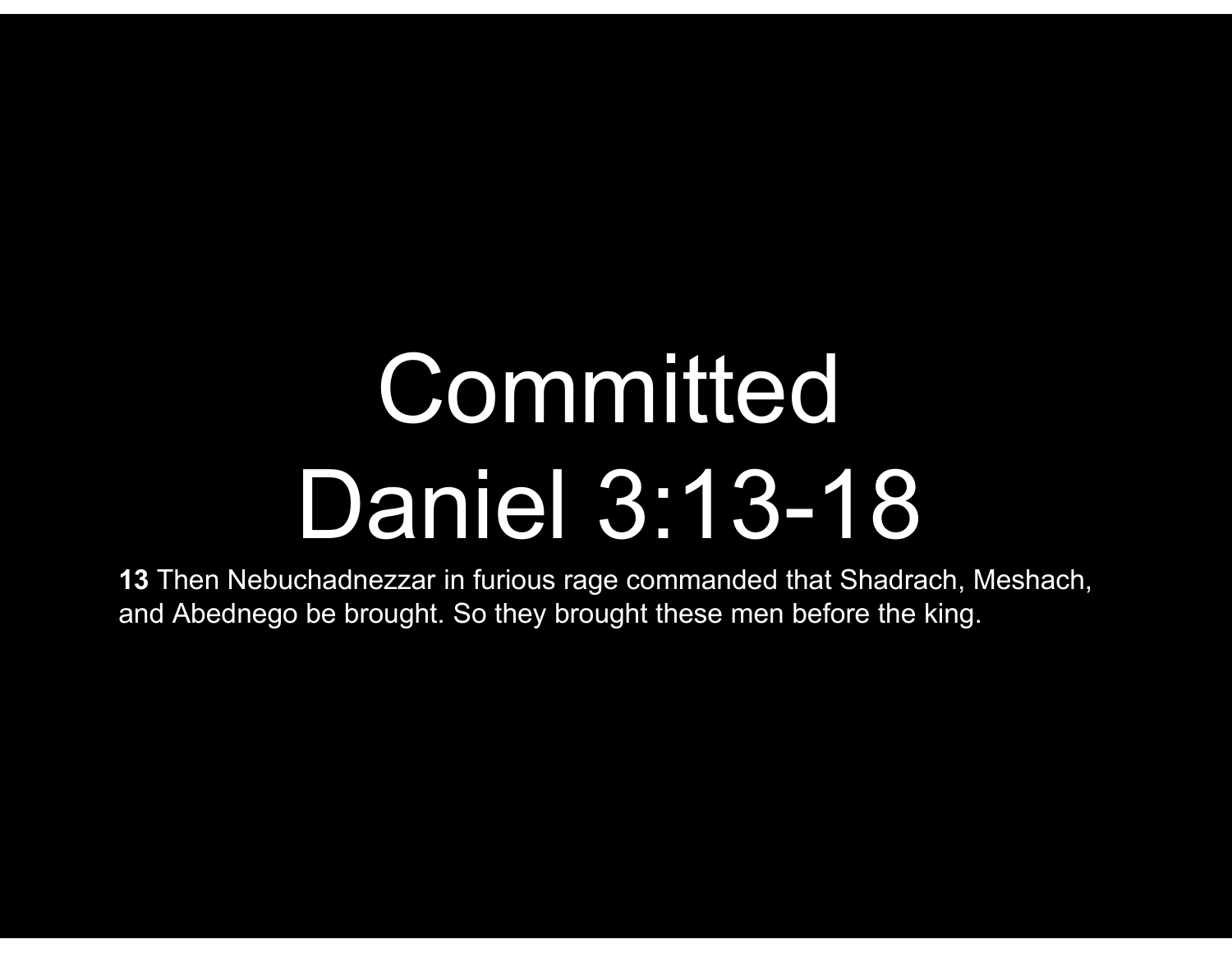14 Nebuchadnezzar answered and said to them, "Is it true, O Shadrach, Meshach, and Abednego, that you do not serve my gods or worship the golden image that I have set up?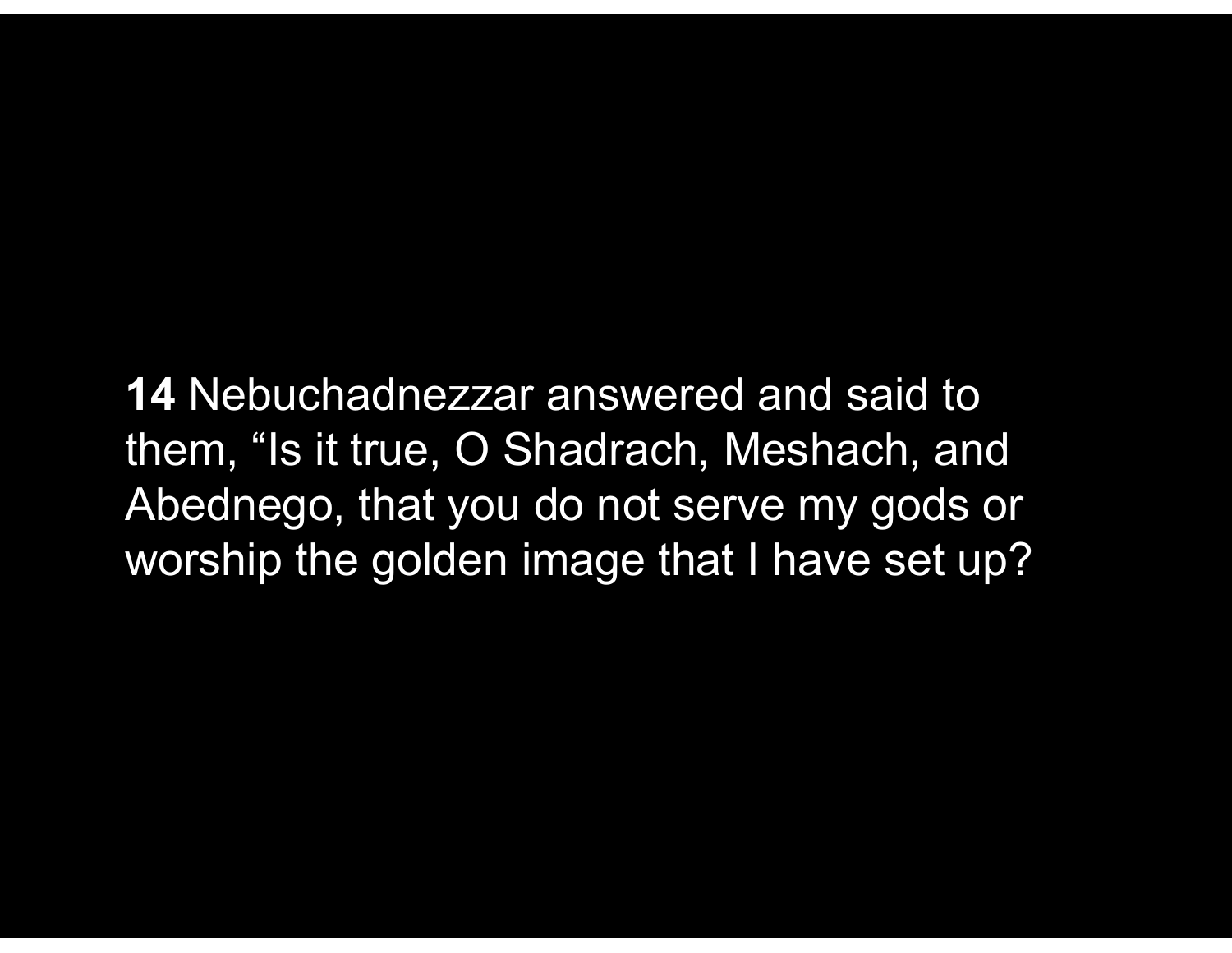Now if you are ready when you hear the sound of the horn, pipe, lyre, trigon, harp, bagpipe, and every kind of music, to fall down and worship the image that I have made, well and Now if you are ready when you hear the sound of the horn,<br>pipe, lyre, trigon, harp, bagpipe, and every kind of music, to<br>fall down and worship the image that I have made, well and<br>good. But if you do not worship, you shall cast into a burning fiery furnace. And who is the god who will deliver you out of my hands?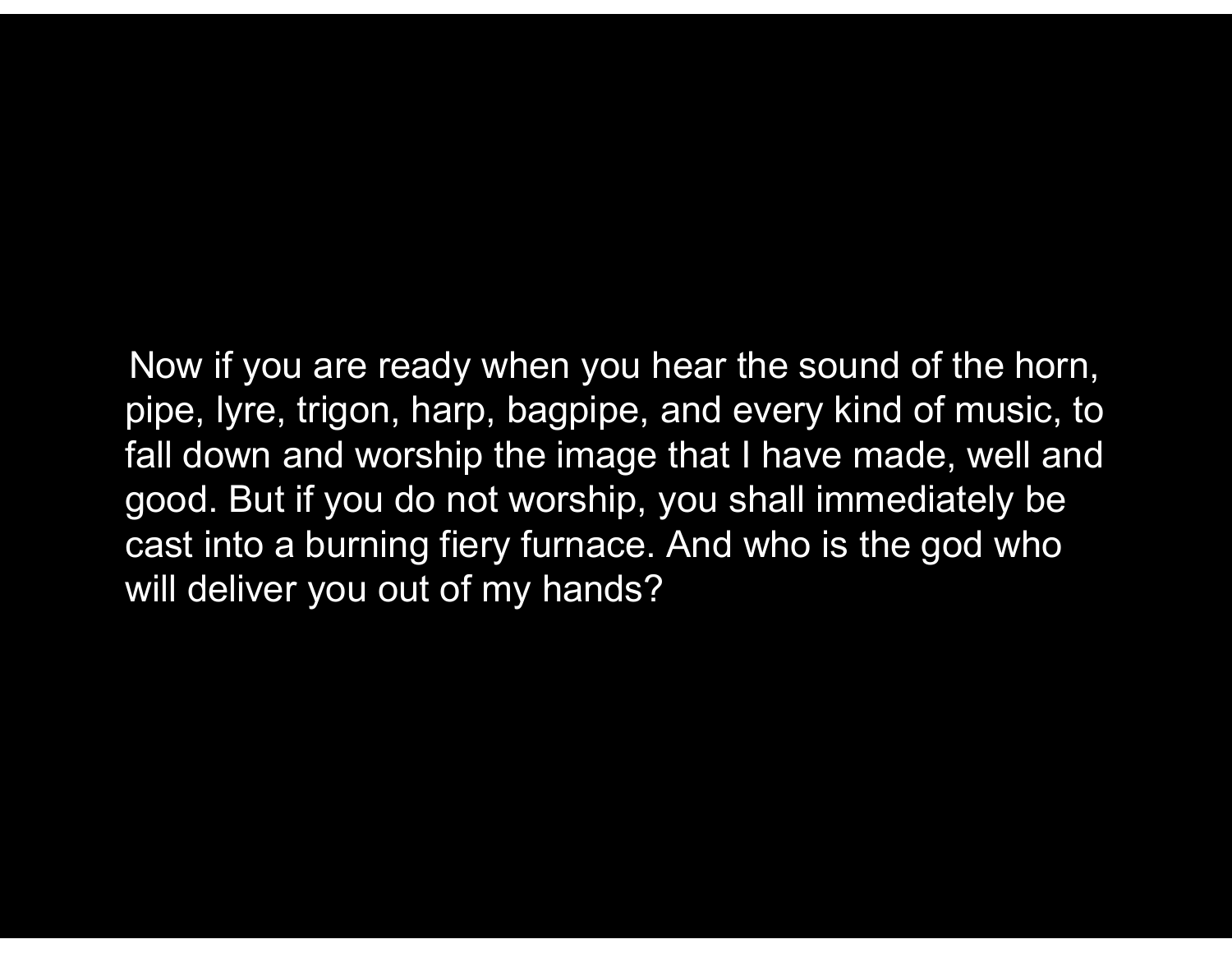Shadrach, Meshach, and Abednego answered and said to the king, "O Nebuchadnezzar, we have no need to answer you in this matter.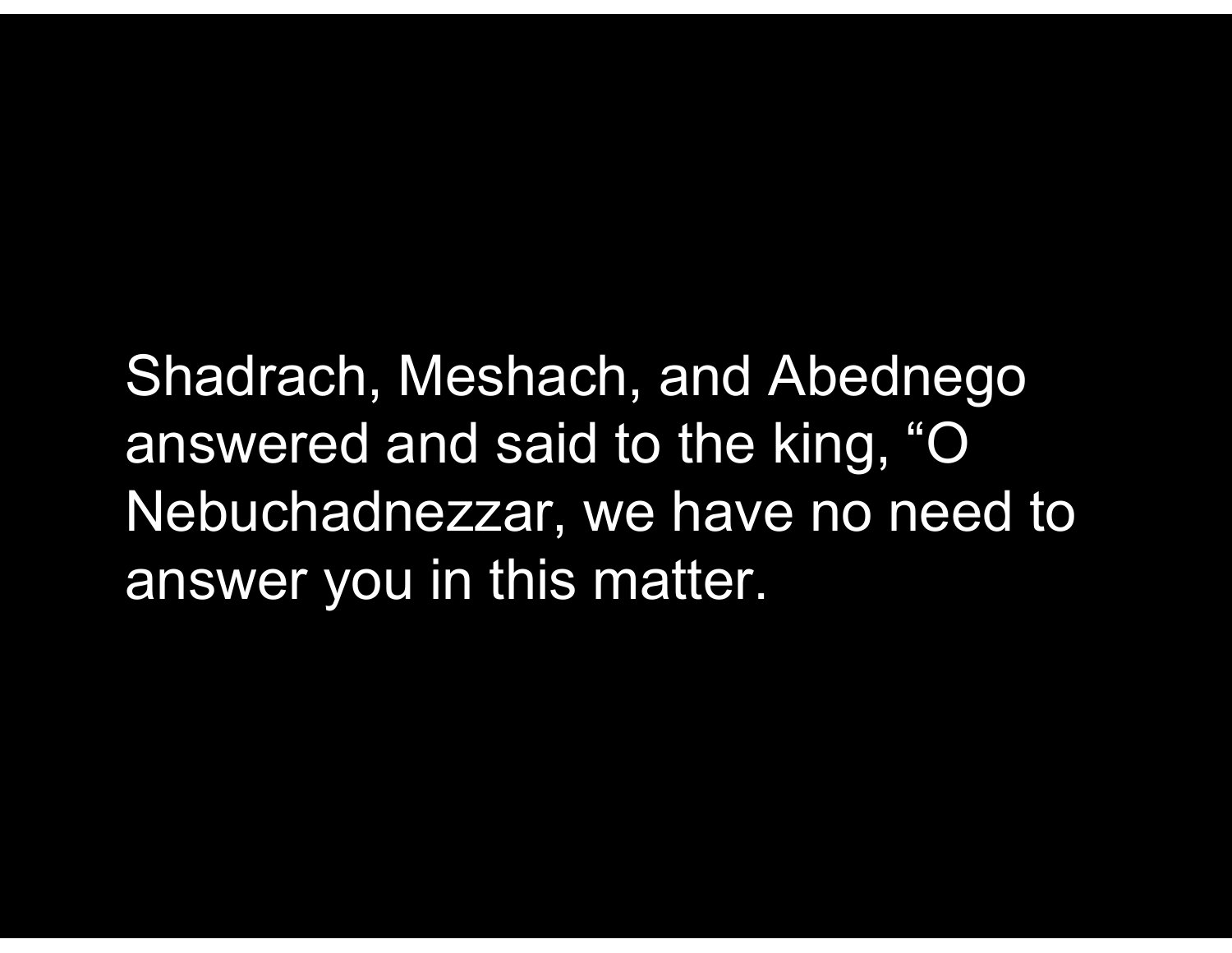17 If this be so, our God whom we serve is able to deliver us from the burning fiery furnace, and he will deliver us out of your hand, O king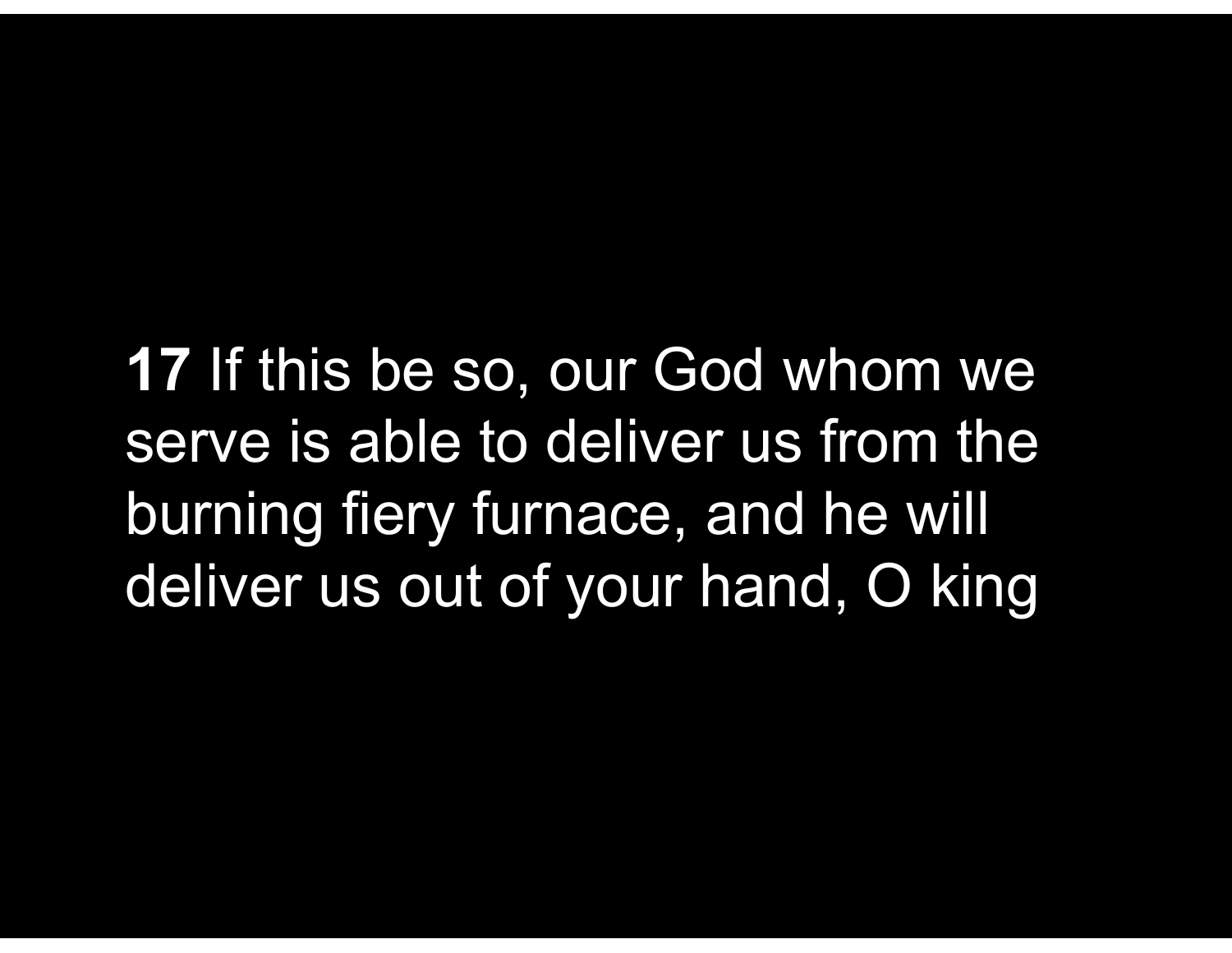18 But if not, be it known to you, O king, that we will not serve your gods or worship the golden image that you have set up.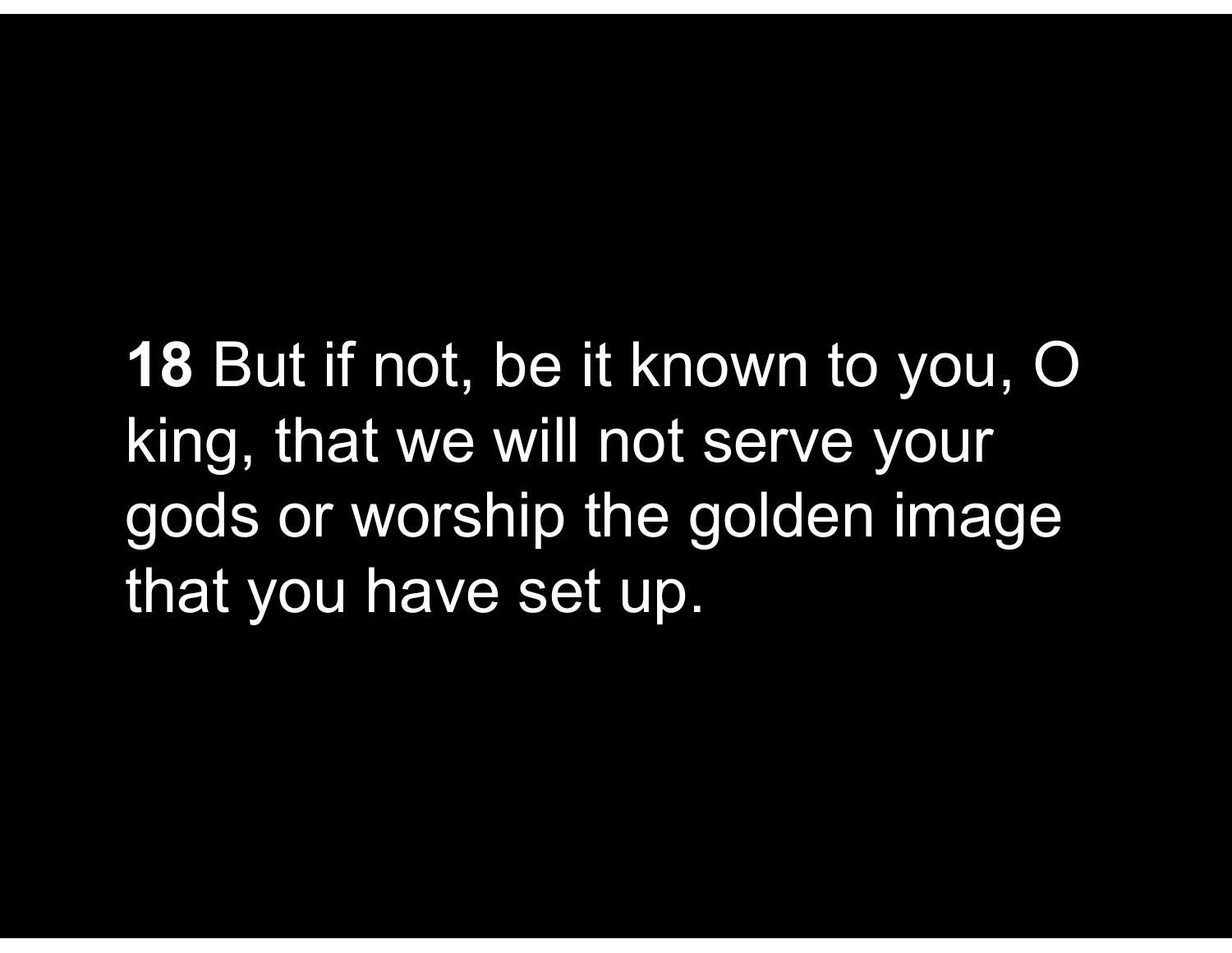#### I. They acted instinctively on their convictions. Verse 16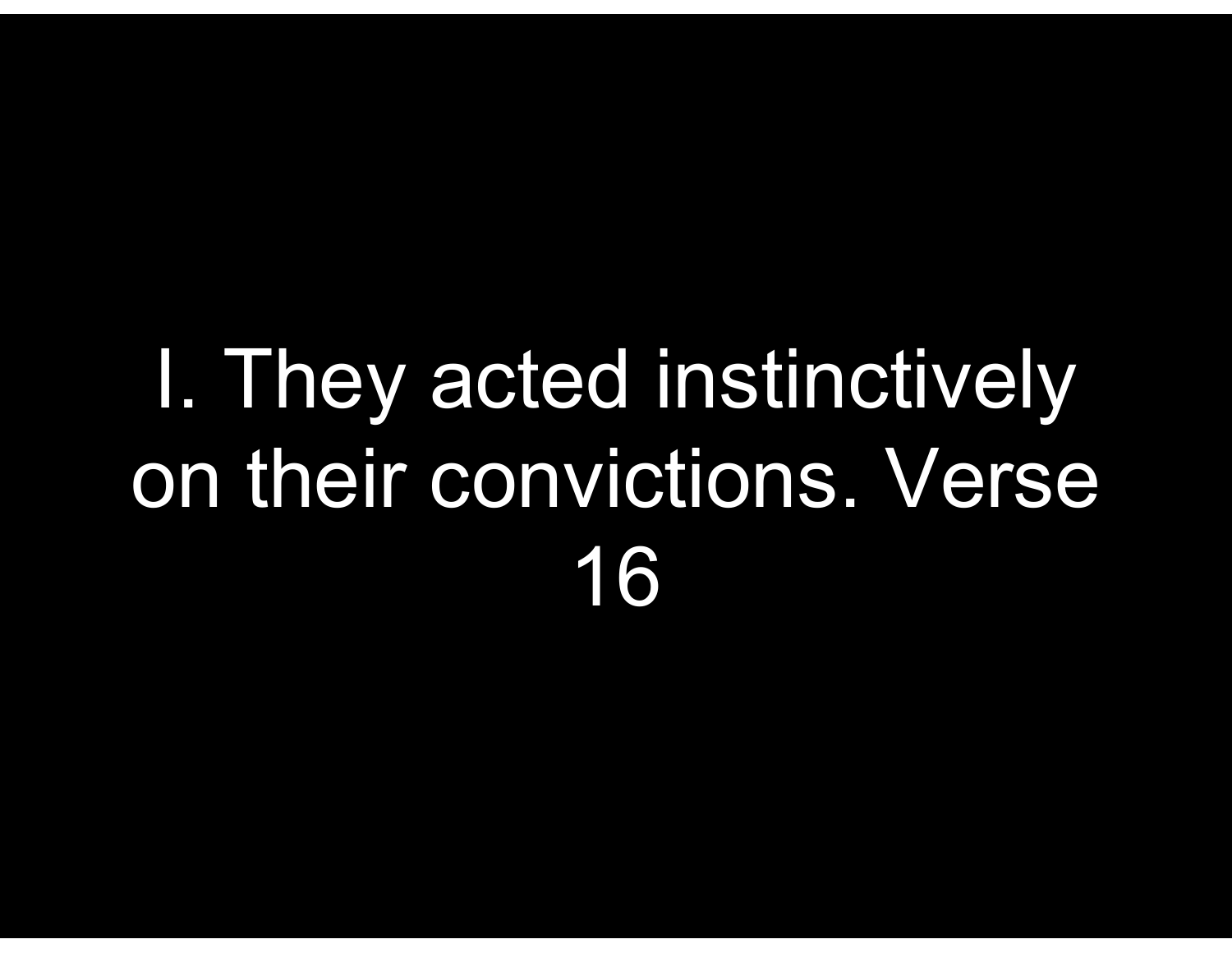II. They demonstrated a high view of an Able and Active God. Verse 17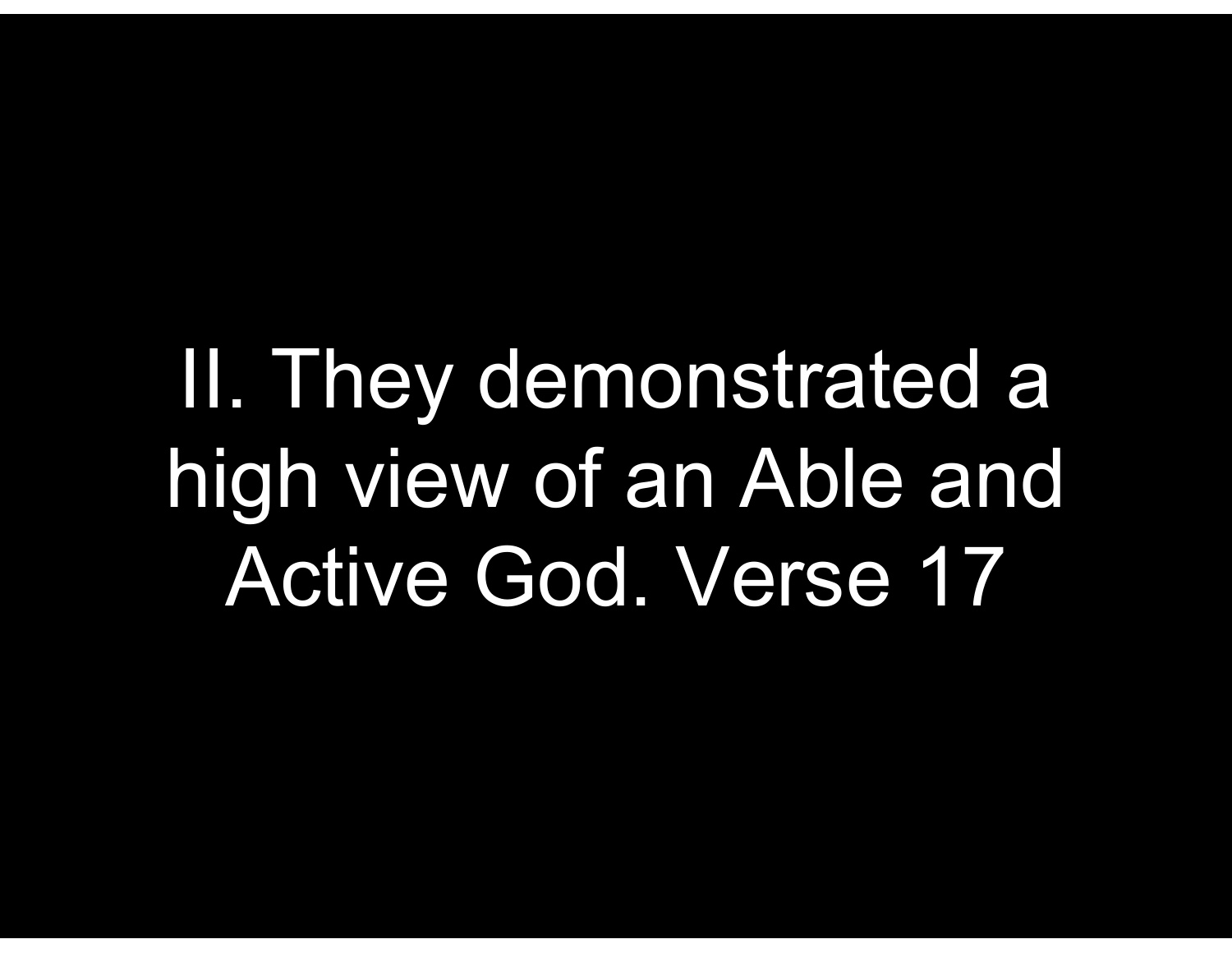## Our God is Able.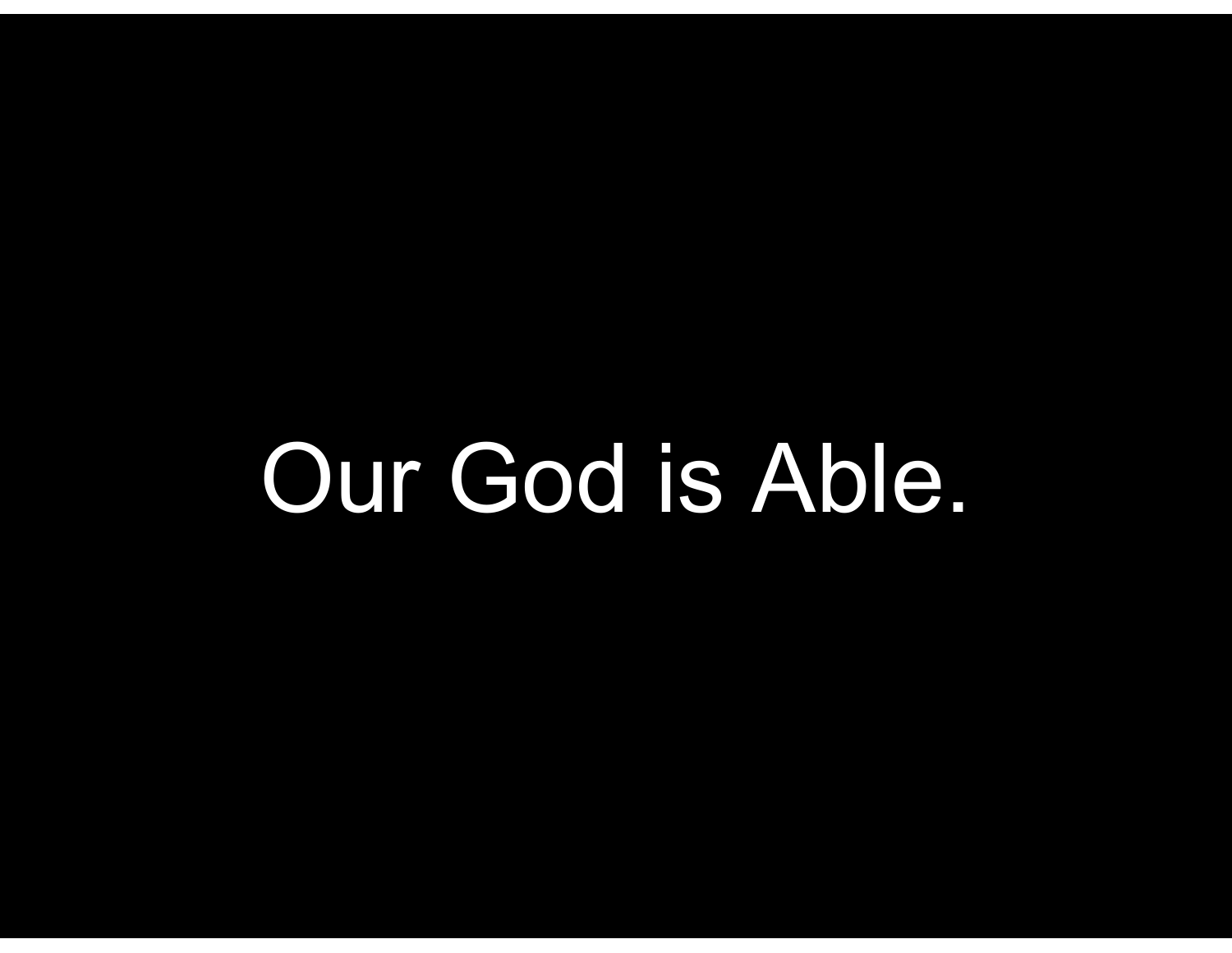## Our God is Active.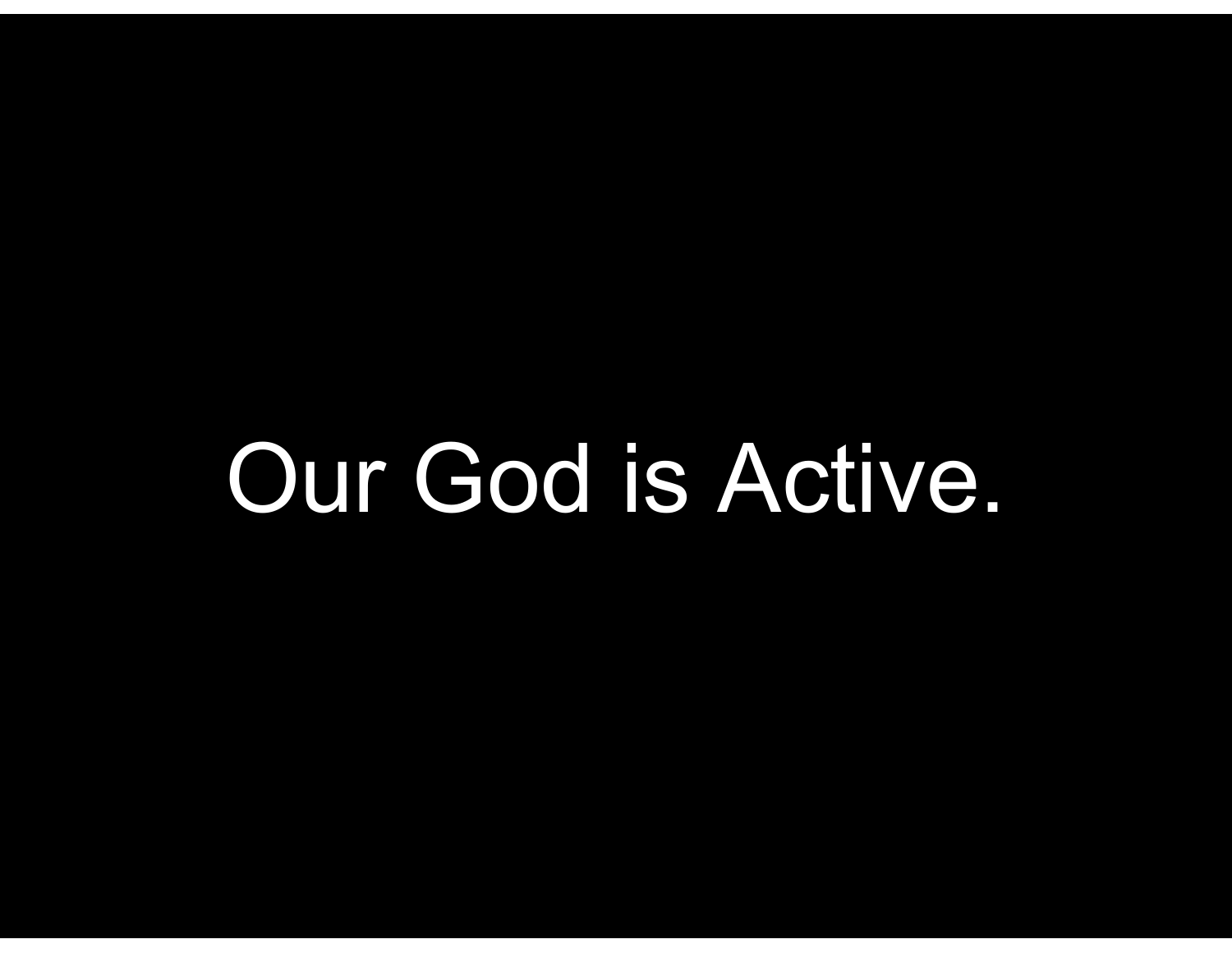III. They were fully committed to God. They were ALL in. Verse 18